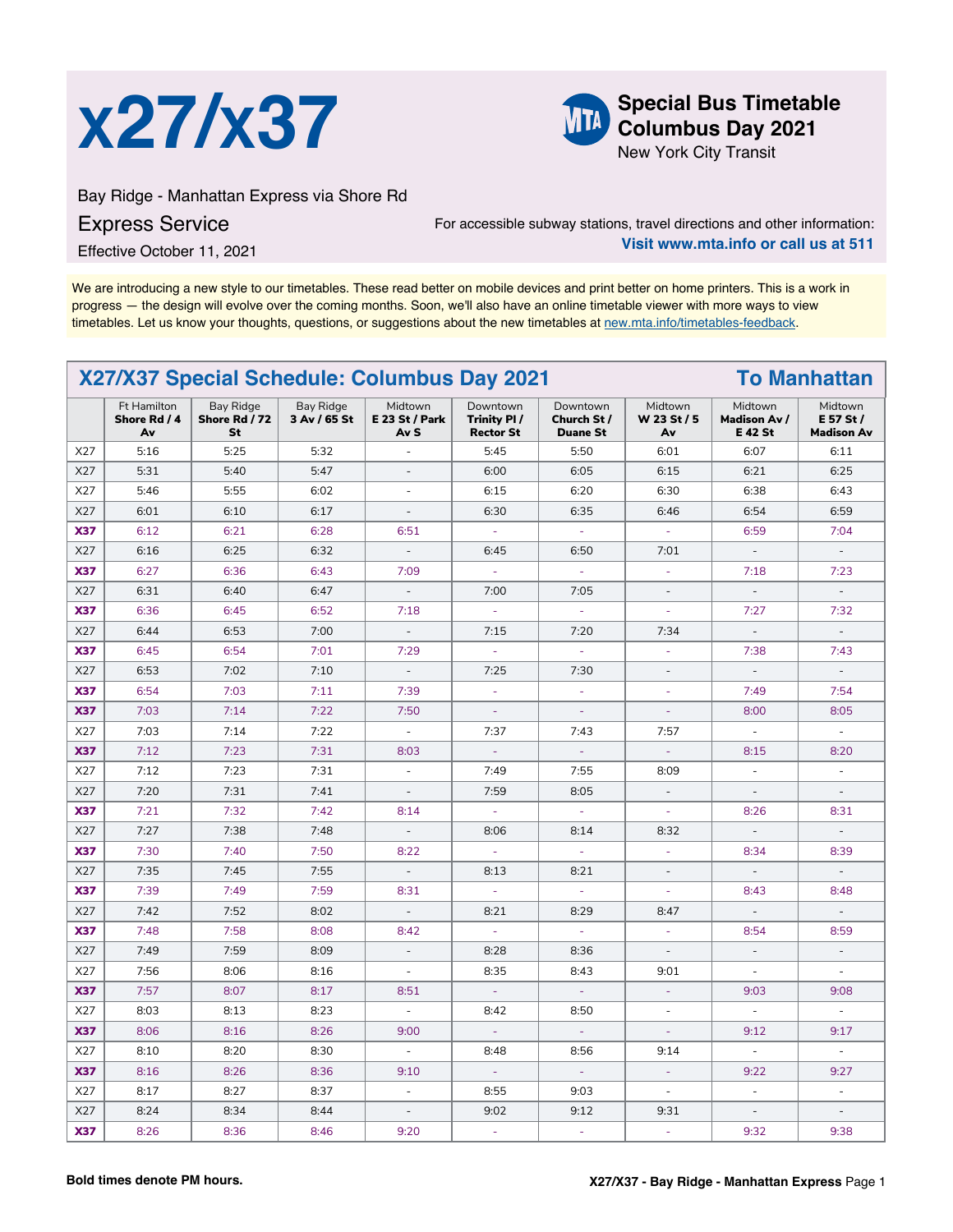|            | Ft Hamilton<br>Shore Rd / 4<br>Av | Bay Ridge<br>Shore Rd / 72<br>St | Bay Ridge<br>3 Av / 65 St | Midtown<br>$E$ 23 St / Park<br>Av S | Downtown<br>Trinity PI/<br><b>Rector St</b> | Downtown<br>Church St /<br><b>Duane St</b> | Midtown<br>W 23 St / 5<br>Av | Midtown<br><b>Madison Av /</b><br>E 42 St | Midtown<br>E 57 St /<br><b>Madison Av</b> |
|------------|-----------------------------------|----------------------------------|---------------------------|-------------------------------------|---------------------------------------------|--------------------------------------------|------------------------------|-------------------------------------------|-------------------------------------------|
| X27        | 8:31                              | 8:41                             | 8:51                      |                                     | 9:09                                        | 9:19                                       |                              |                                           |                                           |
| <b>X37</b> | 8:38                              | 8:48                             | 8:58                      | 9:32                                | ÷                                           | ٠                                          | ÷                            | 9:43                                      | 9:49                                      |
| X27        | 8:39                              | 8:49                             | 8:59                      | $\sim$                              | 9:17                                        | 9:27                                       | 9:46                         | 9:57                                      | 10:03                                     |
| X27        | 8:51                              | 9:01                             | 9:10                      | ٠                                   | 9:27                                        | 9:37                                       | 9:57                         | 10:08                                     | 10:14                                     |
| X27        | 9:03                              | 9:12                             | 9:21                      | $\overline{\phantom{a}}$            | 9:38                                        | 9:49                                       | 10:09                        | 10:20                                     | 10:26                                     |
| X27        | 9:15                              | 9:24                             | 9:33                      | $\sim$                              | 9:49                                        | 10:00                                      | 10:19                        | 10:30                                     | 10:36                                     |
| X27        | 9:27                              | 9:36                             | 9:44                      | $\overline{\phantom{a}}$            | 10:00                                       | 10:09                                      | 10:28                        | 10:39                                     | 10:45                                     |
| X27        | 10:00                             | 10:09                            | 10:16                     | ٠                                   | 10:46                                       | 10:56                                      | 11:15                        | 11:25                                     | 11:31                                     |
| X27        | 10:30                             | 10:38                            | 10:45                     | $\overline{\phantom{a}}$            | 11:07                                       | 11:17                                      | 11:36                        | 11:46                                     | 11:52                                     |
| X27        | 11:00                             | 11:08                            | 11:15                     | $\overline{\phantom{a}}$            | 11:37                                       | 11:47                                      | 12:06                        | 12:17                                     | 12:24                                     |
| X27        | 11:30                             | 11:38                            | 11:45                     | $\overline{\phantom{a}}$            | 12:07                                       | 12:14                                      | 12:33                        | 12:44                                     | 12:51                                     |
| X27        | 12:00                             | 12:08                            | 12:15                     | $\overline{\phantom{a}}$            | 12:32                                       | 12:39                                      | 12:58                        | 1:09                                      | 1:16                                      |
| X27        | 12:50                             | 12:58                            | 1:05                      | $\overline{\phantom{a}}$            | 1:22                                        | 1:29                                       | 1:48                         | 1:59                                      | 2:06                                      |
| X27        | 1:50                              | 1:58                             | 2:05                      | ٠                                   | 2:21                                        | 2:27                                       | 2:41                         | 2:52                                      | 2:59                                      |
| X27        | 2:50                              | 2:58                             | 3:05                      | $\overline{\phantom{a}}$            | 3:23                                        | 3:28                                       | 3:44                         | 3:55                                      | 4:02                                      |
| X27        | 3:50                              | 3:59                             | 4:06                      | ٠                                   | 4:24                                        | 4:29                                       | 4:45                         | 4:56                                      | 5:04                                      |
| X27        | 4:50                              | 4:58                             | 5:04                      | $\overline{\phantom{a}}$            | 5:27                                        | 5:35                                       | 5:51                         | 6:02                                      | 6:10                                      |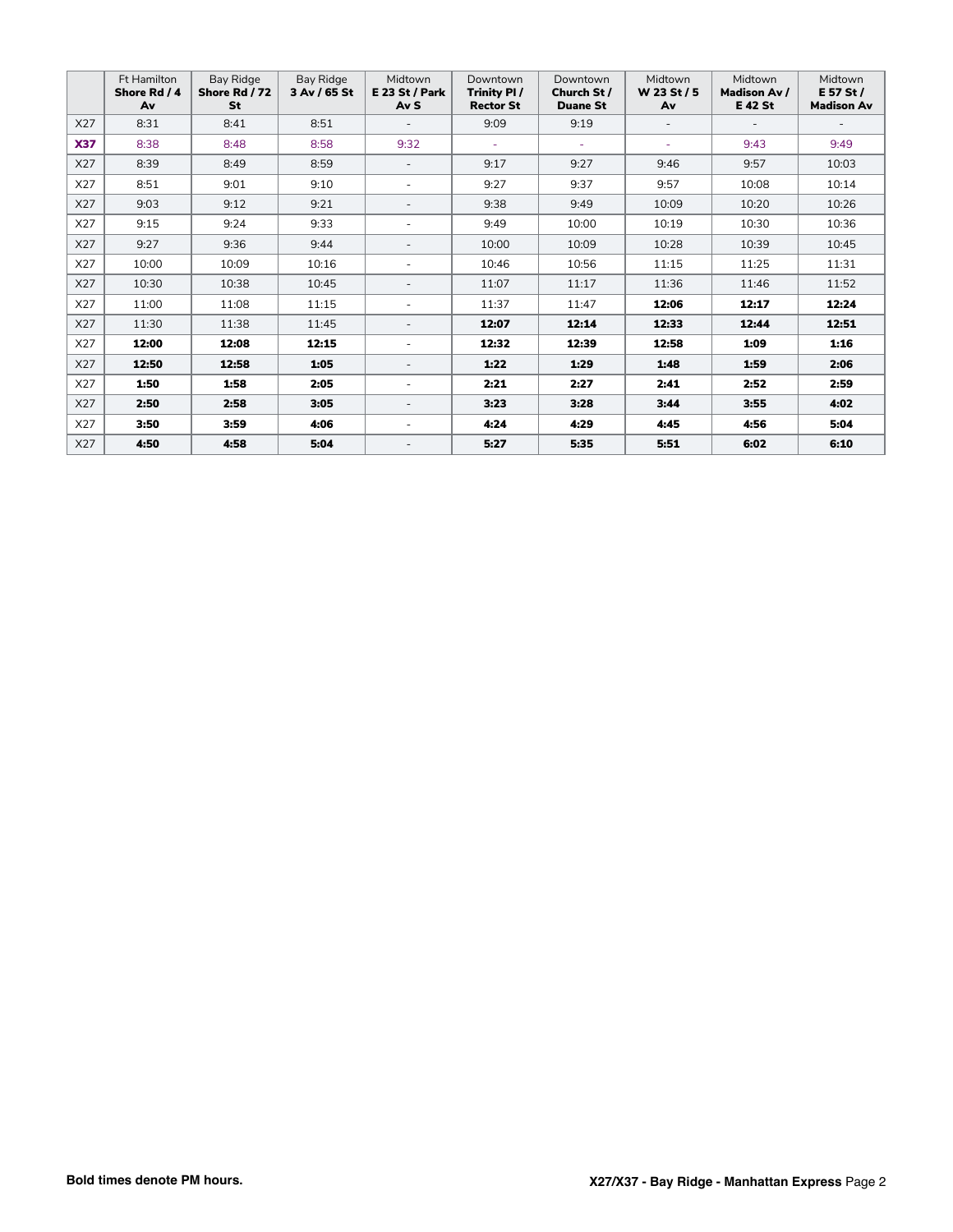| X27/X37 Special Schedule: Columbus Day 2021<br><b>To Bay Ridge, Brooklyn</b> |                                           |                              |                                           |                             |                                        |                                           |                                                       |                                          |                                            |
|------------------------------------------------------------------------------|-------------------------------------------|------------------------------|-------------------------------------------|-----------------------------|----------------------------------------|-------------------------------------------|-------------------------------------------------------|------------------------------------------|--------------------------------------------|
|                                                                              | Midtown<br>E 57 St /<br><b>Madison Av</b> | Midtown<br>5 Av / W 41<br>St | Midtown<br>$E$ 23 St /<br><b>Broadway</b> | Midtown<br>E 23 St / 1 Av   | Soho<br>Broadway /<br><b>Broome St</b> | Downtown<br>Broadway/<br><b>Thomas St</b> | Downtown<br><b>Battery PI/</b><br><b>Greenwich St</b> | <b>Bay Ridge</b><br>Wakeman PI /<br>3 Av | Ft Hamilton<br>4Th Av /<br><b>Shore Rd</b> |
| X27                                                                          | 9:15                                      | 9:22                         | 9:28                                      | $\overline{\phantom{a}}$    | 9:40                                   | 9:45                                      | 9:54                                                  | 10:07                                    | 10:18                                      |
| X27                                                                          | 10:15                                     | 10:22                        | 10:28                                     | $\overline{\phantom{a}}$    | 10:40                                  | 10:45                                     | 10:54                                                 | 11:07                                    | 11:18                                      |
| X27                                                                          | 11:15                                     | 11:22                        | 11:28                                     | ÷,                          | 11:40                                  | 11:46                                     | 11:57                                                 | 12:12                                    | 12:22                                      |
| X27                                                                          | 12:15                                     | 12:23                        | 12:31                                     | ÷,                          | 12:45                                  | 12:51                                     | 1:02                                                  | 1:17                                     | 1:27                                       |
| X27                                                                          | 1:15                                      | 1:23                         | 1:31                                      | ÷,                          | 1:45                                   | 1:51                                      | 2:02                                                  | 2:17                                     | 2:27                                       |
| X27                                                                          | 1:45                                      | 1:53                         | 2:01                                      | $\overline{\phantom{m}}$    | 2:15                                   | 2:21                                      | 2:32                                                  | 2:47                                     | 2:57                                       |
| X27                                                                          | 2:15                                      | 2:23                         | 2:31                                      | $\overline{\phantom{a}}$    | 2:45                                   | 2:51                                      | 3:02                                                  | 3:17                                     | 3:27                                       |
| X27                                                                          | 2:45                                      | 2:53                         | 3:01                                      | $\overline{\phantom{a}}$    | 3:15                                   | 3:21                                      | 3:32                                                  | 3:46                                     | 4:00                                       |
| X27                                                                          | 3:25                                      | 3:33                         | 3:40                                      | $\blacksquare$              | 3:51                                   | 3:57                                      | 4:09                                                  | 4:23                                     | 4:37                                       |
| X27                                                                          | $\overline{\phantom{a}}$                  | $\overline{\phantom{a}}$     | 4:02                                      | $\overline{\phantom{a}}$    | 4:13                                   | 4:19                                      | 4:31                                                  | 4:45                                     | 4:59                                       |
| <b>X37</b>                                                                   | 3:50                                      | 3:58                         | 4:05                                      | 4:12                        | $\overline{\phantom{a}}$               | ÷,                                        | ÷,                                                    | 4:44                                     | 4:58                                       |
| X27                                                                          | $\blacksquare$                            | $\overline{\phantom{a}}$     | 4:24                                      | $\overline{a}$              | 4:35                                   | 4:41                                      | 4:53                                                  | 5:07                                     | 5:22                                       |
| <b>X37</b>                                                                   | 4:10                                      | 4:18                         | 4:25                                      | 4:32                        | $\blacksquare$                         | Ξ                                         | $\overline{\phantom{a}}$                              | 5:04                                     | 5:19                                       |
| X27                                                                          | $\overline{\phantom{a}}$                  | $\overline{\phantom{a}}$     | $\overline{\phantom{a}}$                  | $\overline{\phantom{a}}$    | $\overline{\phantom{a}}$               | 5:00                                      | 5:14                                                  | 5:29                                     | 5:44                                       |
| X27                                                                          | $\overline{\phantom{a}}$                  | $\overline{\phantom{a}}$     | 5:00                                      | $\overline{\phantom{a}}$    | 5:10                                   | 5:16                                      | 5:30                                                  | 5:46                                     | 6:01                                       |
| <b>X37</b>                                                                   | 4:50                                      | 4:58                         | 5:05                                      | 5:12                        | Ξ                                      | ÷,                                        |                                                       | 5:46                                     | 6:02                                       |
| X27                                                                          | $\overline{\phantom{a}}$                  | $\overline{\phantom{a}}$     | $\overline{\phantom{a}}$                  | $\overline{\phantom{a}}$    | $\overline{\phantom{a}}$               | 5:28                                      | 5:42                                                  | 5:58                                     | 6:13                                       |
| <b>X37</b>                                                                   | 5:05                                      | 5:14                         | 5:23                                      | 5:30                        | ÷,                                     |                                           |                                                       | 6:05                                     | 6:21                                       |
| X27                                                                          | $\blacksquare$                            | $\blacksquare$               | 5:23                                      | $\overline{\phantom{a}}$    | 5:33                                   | 5:38                                      | 5:51                                                  | 6:07                                     | 6:22                                       |
| <b>X37</b>                                                                   | 5:17                                      | 5:26                         | 5:35                                      | 5:41                        | ÷                                      |                                           |                                                       | 6:16                                     | 6:32                                       |
| X27                                                                          | $\overline{\phantom{a}}$                  | $\overline{\phantom{a}}$     | $\overline{\phantom{a}}$                  | $\overline{\phantom{a}}$    | $\overline{\phantom{a}}$               | 5:48                                      | 6:01                                                  | 6:17                                     | 6:32                                       |
| X27                                                                          | $\overline{\phantom{a}}$                  |                              |                                           | $\overline{\phantom{a}}$    | $\overline{\phantom{a}}$               | 5:58                                      | 6:11                                                  | 6:27                                     | 6:42                                       |
| <b>X37</b>                                                                   | 5:29                                      | 5:38                         | 5:46                                      | 5:52                        | ä,                                     | ÷,                                        | $\omega$                                              | 6:27                                     | 6:43                                       |
| X27                                                                          | $\overline{\phantom{a}}$                  | $\overline{\phantom{a}}$     | 5:52                                      | $\overline{\phantom{a}}$    | 6:04                                   | 6:08                                      | 6:20                                                  | 6:36                                     | 6:51                                       |
| <b>X37</b>                                                                   | 5:41                                      | 5:50                         | 5:58                                      | 6:04                        | $\overline{\phantom{a}}$               | ÷,                                        | ÷.                                                    | 6:32                                     | 6:47                                       |
| <b>X37</b>                                                                   | 5:53                                      | 6:02                         | 6:10                                      | 6:16                        | $\Box$                                 | ÷                                         | ÷,                                                    | 6:44                                     | 6:59                                       |
| X27                                                                          | $\overline{\phantom{a}}$                  | $\overline{\phantom{a}}$     | $\overline{\phantom{a}}$                  | $\overline{\phantom{a}}$    | $\blacksquare$                         | 6:18                                      | 6:30                                                  | 6:45                                     | 7:00                                       |
| X27                                                                          | $\blacksquare$                            | $\overline{\phantom{a}}$     | 6:14                                      | $\overline{\phantom{a}}$    | 6:26                                   | 6:30                                      | 6:41                                                  | 6:56                                     | 7:11                                       |
| <b>X37</b>                                                                   | 6:05                                      | 6:16                         | 6:24                                      | 6:30                        | $\blacksquare$                         |                                           |                                                       | 6:57                                     | 7:12                                       |
| X27                                                                          | $\blacksquare$                            | $\blacksquare$               | $\blacksquare$                            | $\blacksquare$              | $\blacksquare$                         | 6:45                                      | 6:56                                                  | 7:11                                     | 7:24                                       |
| <b>X37</b>                                                                   | 6:20                                      | 6:31                         | 6:40                                      | 6:47                        |                                        |                                           |                                                       | 7:14                                     | 7:27                                       |
| X27                                                                          |                                           |                              | 6:43                                      |                             | 6:55                                   | 7:00                                      | 7:09                                                  | 7:22                                     | 7:35                                       |
| X27                                                                          | $\sim$                                    | $\sim$                       | 6:59                                      | $\sim$                      | 7:11                                   | 7:15                                      | 7:24                                                  | 7:37                                     | 7:50                                       |
| <b>X37</b>                                                                   | 6:40                                      | 6:51                         | 7:00                                      | 7:06                        | ÷.                                     | ÷.                                        | $\sigma_{\rm c}$                                      | 7:31                                     | 7:44                                       |
| <b>X37</b>                                                                   | 7:00                                      | 7:11                         | 7:19                                      | 7:25                        | $\omega$                               | $\sim$                                    | $\omega_{\rm c}$                                      | 7:50                                     | 8:03                                       |
| X27                                                                          | $\omega_{\rm c}$                          | $\omega_{\rm c}$             | $\omega_{\rm{eff}}$                       | $\mathcal{L}_{\mathcal{A}}$ | $\mathbb{Z}^{\mathbb{Z}}$              | 7:30                                      | 7:39                                                  | 7:52                                     | 8:05                                       |
| X27                                                                          | 7:12                                      | 7:23                         | 7:31                                      | $\overline{\phantom{a}}$    | 7:41                                   | 7:45                                      | 7:54                                                  | 8:07                                     | 8:20                                       |
| X27                                                                          | 7:24                                      | 7:35                         | 7:43                                      | $\overline{\phantom{a}}$    | 7:53                                   | 7:57                                      | 8:06                                                  | 8:19                                     | 8:32                                       |
| X27                                                                          | 7:39                                      | 7:50                         | 7:58                                      | $\overline{\phantom{a}}$    | 8:08                                   | 8:12                                      | 8:25                                                  | 8:38                                     | 8:51                                       |
| X27                                                                          | 7:54                                      | 8:05                         | 8:12                                      | $\overline{\phantom{a}}$    | 8:22                                   | 8:26                                      | 8:39                                                  | 8:52                                     | 9:05                                       |
| X27                                                                          | 8:12                                      | 8:20                         | 8:27                                      | $\overline{\phantom{a}}$    | 8:37                                   | 8:41                                      | 8:54                                                  | 9:07                                     | 9:20                                       |
| X27                                                                          | 8:42                                      | 8:50                         | 8:57                                      | $\overline{\phantom{a}}$    | 9:07                                   | 9:11                                      | 9:24                                                  | 9:37                                     | 9:50                                       |
| X27                                                                          | 9:12                                      | 9:20                         | 9:27                                      | $\overline{\phantom{a}}$    | 9:37                                   | 9:40                                      | 9:47                                                  | 10:00                                    | 10:13                                      |
| X27                                                                          | 9:42                                      | 9:50                         | 9:56                                      | $\overline{\phantom{a}}$    | 10:07                                  | 10:10                                     | 10:17                                                 | 10:30                                    | 10:41                                      |
| X27                                                                          | 10:12                                     | 10:20                        | 10:26                                     | $\overline{\phantom{a}}$    | 10:37                                  | 10:40                                     | 10:46                                                 | 10:58                                    | 11:09                                      |
| X27                                                                          | 10:42                                     | 10:48                        | 10:54                                     | $\overline{\phantom{0}}$    | 11:04                                  | 11:07                                     | 11:13                                                 | 11:25                                    | 11:36                                      |
| X27                                                                          | 11:20                                     | 11:26                        | 11:32                                     | $\overline{\phantom{a}}$    | 11:42                                  | 11:45                                     | 11:51                                                 | 12:03                                    | 12:14                                      |
| X27                                                                          | 12:30                                     | 12:36                        | 12:42                                     | $\overline{\phantom{a}}$    | 12:52                                  | 12:55                                     | 1:01                                                  | 1:13                                     | 1:24                                       |

┑